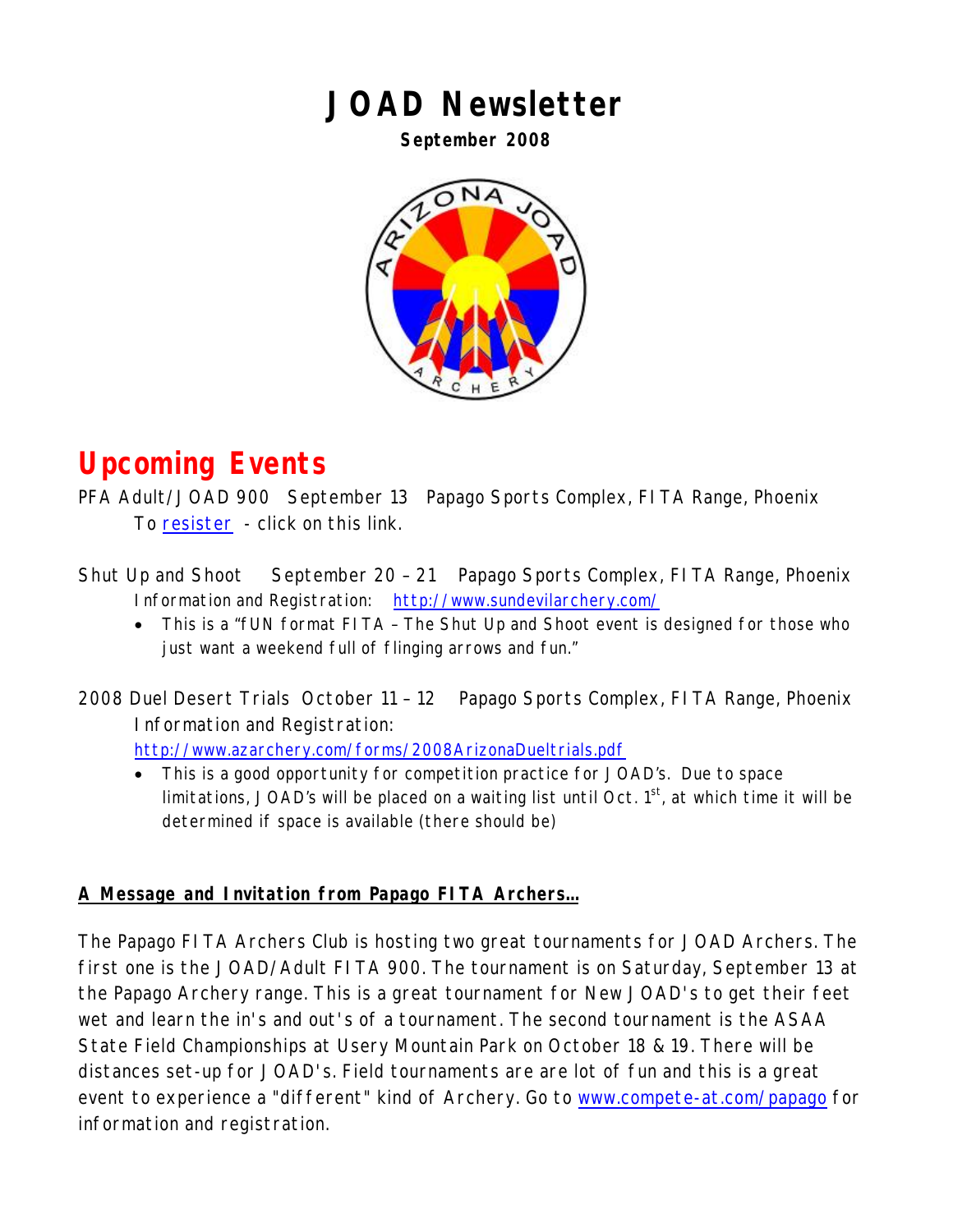

## **Local Archery Clubs**

**Corner Kidz JOAD Club** Corner Archery 5008 W. Northern Ave., Suite 8, Glendale, AZ Saturday morning classes Website <http://www.cornerarchery.com/CornerKids.html> 623.842.DEER(3337) Saturday morning classes Contact: Rhonda Crabtree

#### **Mesa Targeteers JOAD**

 Two locations: Archery Headquarters, 6401 W. Chandler Blvd., Suite A, Chandler, AZ 480.940.1814 Saturday morning classes Instructor: Mickey Richards \*\*Classes resume September 27th

> Bear Mountain Sports, 899 E. Southern Ave., Mesa, AZ 480.926.7161 Tuesday evening classes ongoing **Instructor: Mickey Richards**

**Papago FITA JOAD** Papago Park, Phoenix Saturday morning classes Instructor: Mike Cullumber Website: [http://www.papagoarchery.com](http://www.papagoarchery.com/index2.html) Email [archeryinfo@papagoarchery.com](mailto:archeryinfo@papagoarchery.com) NEW MEMBER CLASSES begin September 27, 2008

**Straight N Arrow North JOAD** Ben Avery Shoot Facility – FITA range NWC of I-17 & the Carefree Highway Saturday morning classes **Instructor: Heather Collins-Brunelle** Email: [straightnarrowjoadnorth@hotmail.com](mailto:straightnarrowjoadnorth@hotmail.com)

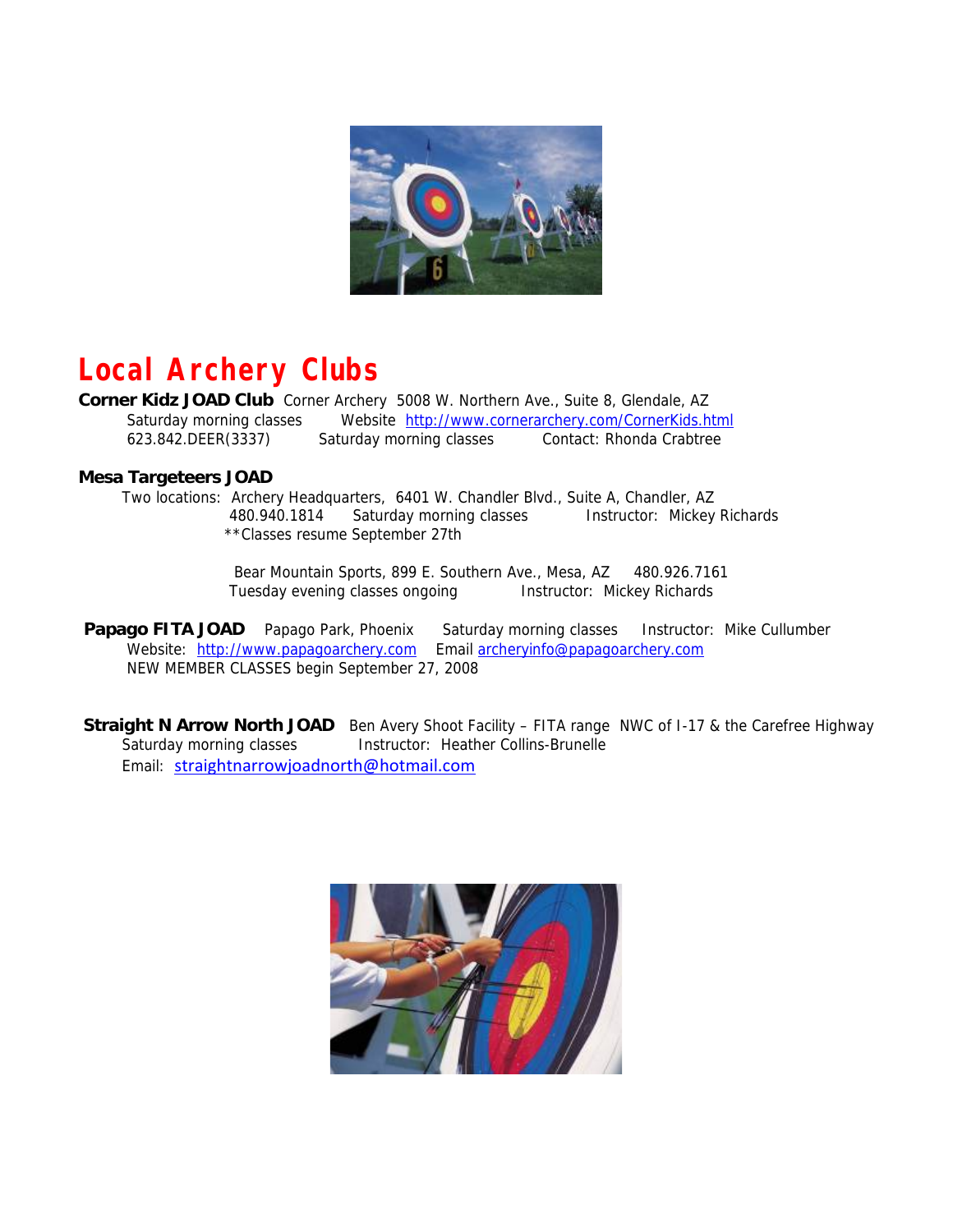# **The Benefits of AZ JOAD-**

Always remember, the benefits of being an archer extend well beyond the archery range! Archery…

- ...teaches patience and responsibility;  $\ldots$  reinforces good sportsmanship;
- …helps develop a sense of accomplishment and positive self image;
- … assists in learning self discipline & personal accountability;
- … increases a person's ability to focus and perform under pressure;
- …follow and implement a scientific method (shoot, evaluate,

 hypothesize, re-shoot, analysis, etc.) which increases the archers problem solving skills and math skills;



#### **Kudos Corner!**

**CONGRATULATIONS to Brady Ellison** from Glendale, Arizona, for competing in the 2008 Beijing Olympics! For results of the Men's Individual competition, click [here.](http://www.archery.org/UserFiles/Document/Results/Results/2008/08_OG_Beijing/ARM070901.01.C73A.1.0.pdf) For more information on Brady, click [here](http://archery.teamusa.org/athlete/athlete/39).

**CONGRATULATIONS to Jennifer Nichols,** who trains in Tucson, Arizona, for also competing in the 2008 Beijing Olympics! For results of the Women's Individual competition, click [here.](http://www.archery.org/UserFiles/Document/Results/Results/2008/08_OG_Beijing/ARW070901.01.C73A.1.0.pdf) For more information on Jennifer, click [here](http://archery.teamusa.org/athlete/athlete/51).

#### **CONGRATULATIONS to ASU Archery Coach and U.S. top archer…** *Kari Jill Granville named "Top US Archer"*

"The **Shenk Award** was presented by USA Archery to the male and female archer in the Olympic Bow Division with the highest cumulative scores from the U.S. Indoor, Field and Target Championships for the year. **Congratulations Kari on the top honor!" Kari** will be representing the US at the **World Field Championships** in Wales early in September. Good Luck, Kari!!!!

**CONGRATULATIONS to Tony Don**, a 2008 Junior World Team member. Tony will be competing in Turkey this coming October!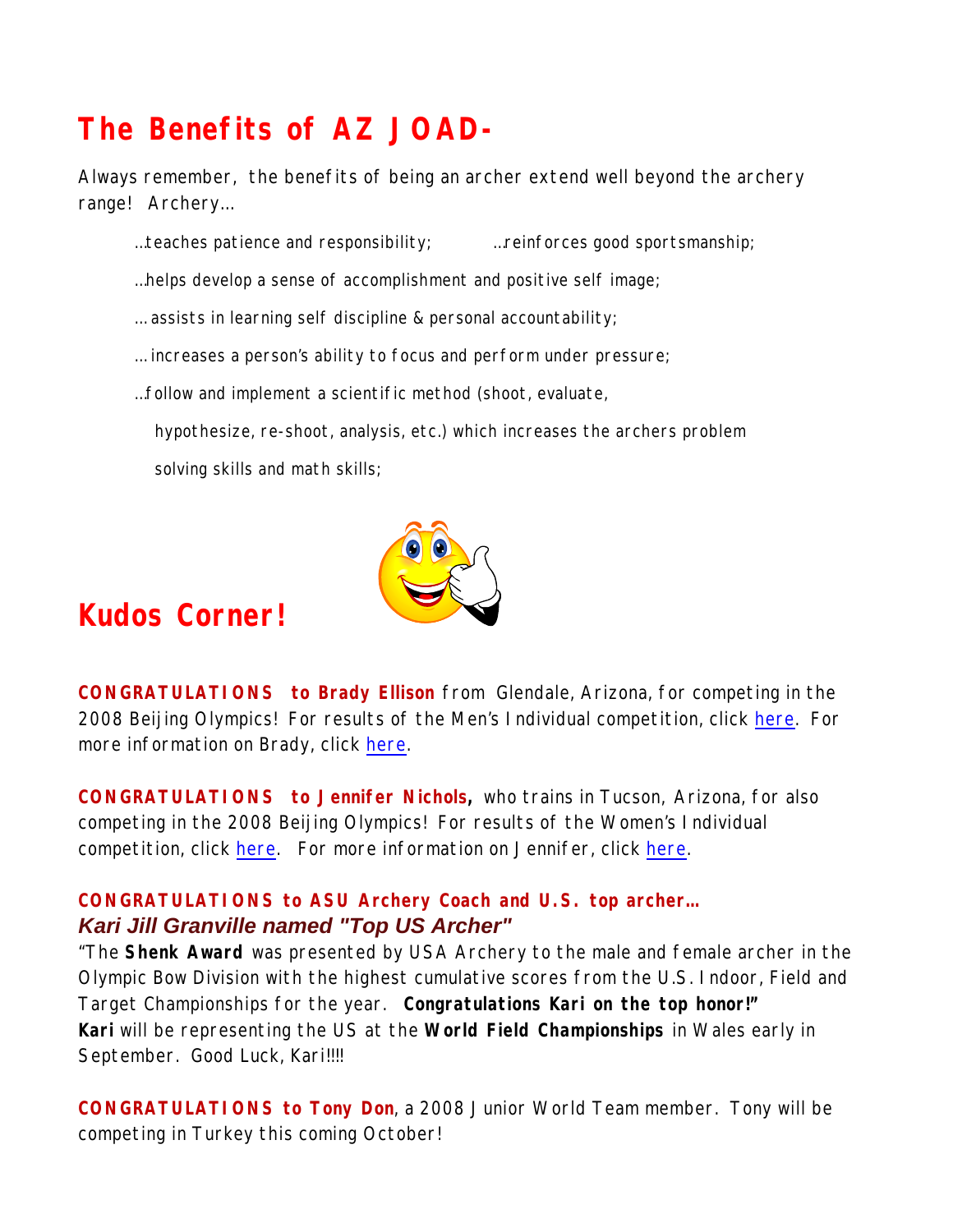

# **For the Parents**

**Tips for new JOAD parents!** 

- Archery is a good family sport! Young archers learn faster when you can help them with equipment setup, sight settings and arrow straightening. It's a great way to get involved in your child's life and share in his or her interest.
- Learning proper form is more important than scores!
- Establish a relationship with a "bow tech" type person as they can advise you on equipment and help you set up and tune the bow. This could be an instructor, pro shop personnel or JOAD volunteer.
- Practice regularly and always ask questions!
- Seek advanced coaching or training as your JOAD archer begins to compete in tournaments and progresses in archery skills and interest.



**WANTED! New Club Leaders!** JOAD is growing and we need more leaders and coaches to support the growing number of youth that are interested in archery!

[http://www.azarchery.com/azjoad/main/start\\_club.htm](http://www.azarchery.com/azjoad/main/start_club.htm)

## **AZ JOAD Website <http://www.azarchery.com/azjoad/main/home.htm>**